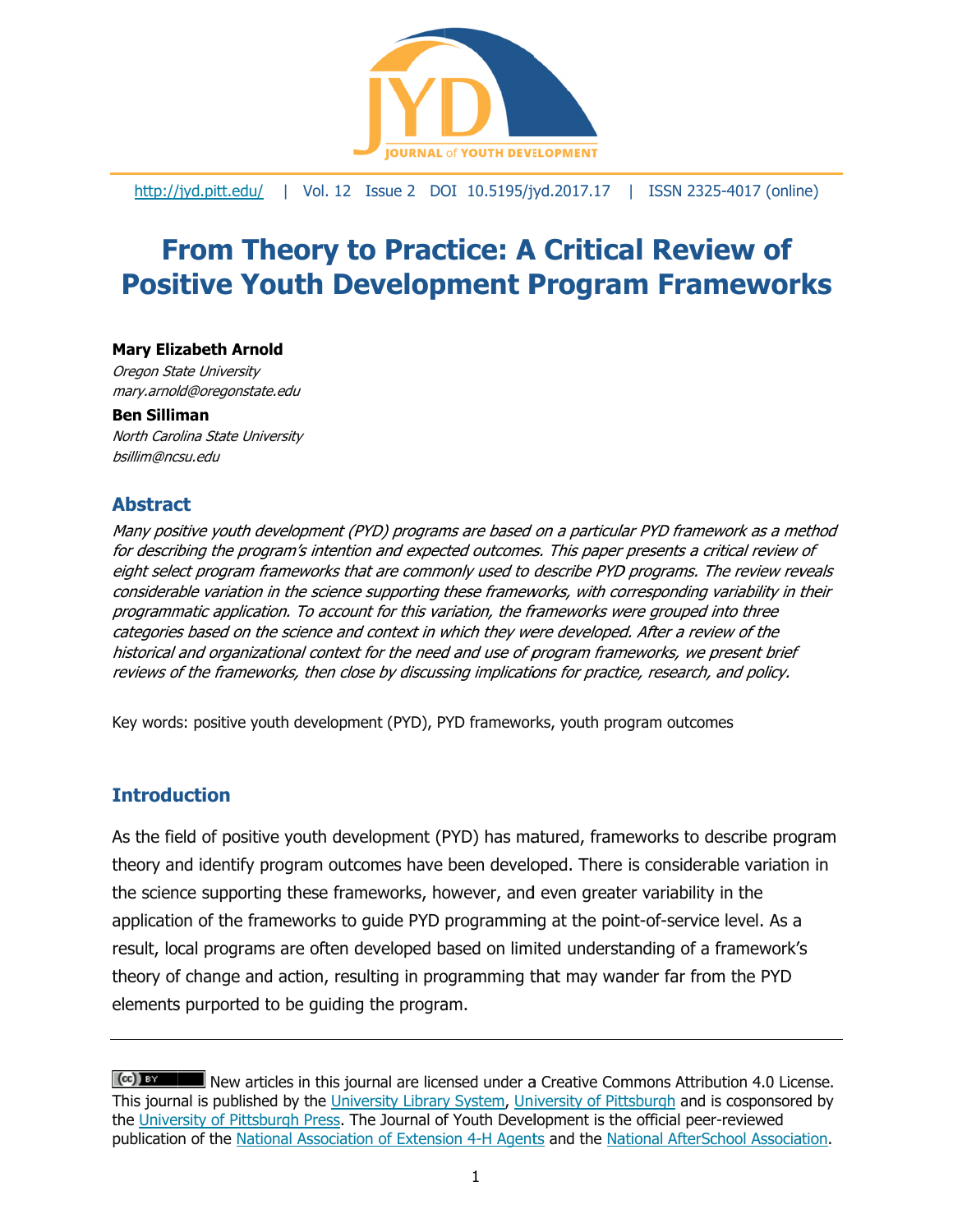In an effort to improve the consistent and intentional use of frameworks in 4-H programs, which is the largest youth-serving organization in the United States, a committee<sup>1</sup> was commissioned to select and examine prominent positive youth development frameworks for scientific validity, theories of change and action, and utility for 4-H youth development programming. This article summarizes the review of the selected PYD frameworks, which we think has applicability to many other positive youth development organizations as well. After a review of the historical and organizational context for the need and use of program frameworks, we present brief reviews of eight frameworks, and then close by discussing implications for practice, research, and policy.

# **Setting the Stage: The 4-H Program as an Example**

-

While PYD frameworks have tremendous, if underutilized, potential to guide the development of effective programs, their initial development was driven by increased pressure to demonstrate the impact of youth programming (Arnold & Cater, 2011). The emerging body of youth development research and pressures for accountability led to increased professional development in the areas of program planning and evaluation (Arnold & Cater, 2011). In the 1990s advocacy for intentional, research-based programming was accentuated as government and program funders increased expectations for program outcomes (Arnold & Cater, 2016). In addition, special Extension initiatives such as Children, Youth, and Families at Risk (CYFAR) and Extension Foods and Nutrition Expanded Programming (EFNP), and the 4-H Mission Mandates intensified the integration of research in Extension youth program planning and evaluation.

Subsequent public and private investments in research resulted in exponential growth in published positive youth development research and the development of nascent theoretical frameworks (Small & Memmo, 2004). Building on these developments, youth organizations began professional development efforts to educate and prepare professional staff and identify competencies for youth workers (e.g., Stone & Beiber, 1997). More recently, 4-H leadership in the founding of the Journal of Youth Development, promotion of the 4-H Essential Elements as a basic framework for 4-H programs (Kress, 2005), and the sponsorship of the 4-H Study of Positive Youth Development (Lerner & Lerner, 2013) further expanded reflection—and action—

<sup>&</sup>lt;sup>1</sup> The authors wish to acknowledge the contributions of the committee members who reviewed one or more of the frameworks. Complete reviews of the frameworks that are summarized in this article are presented in full in Arnold et al. (2016).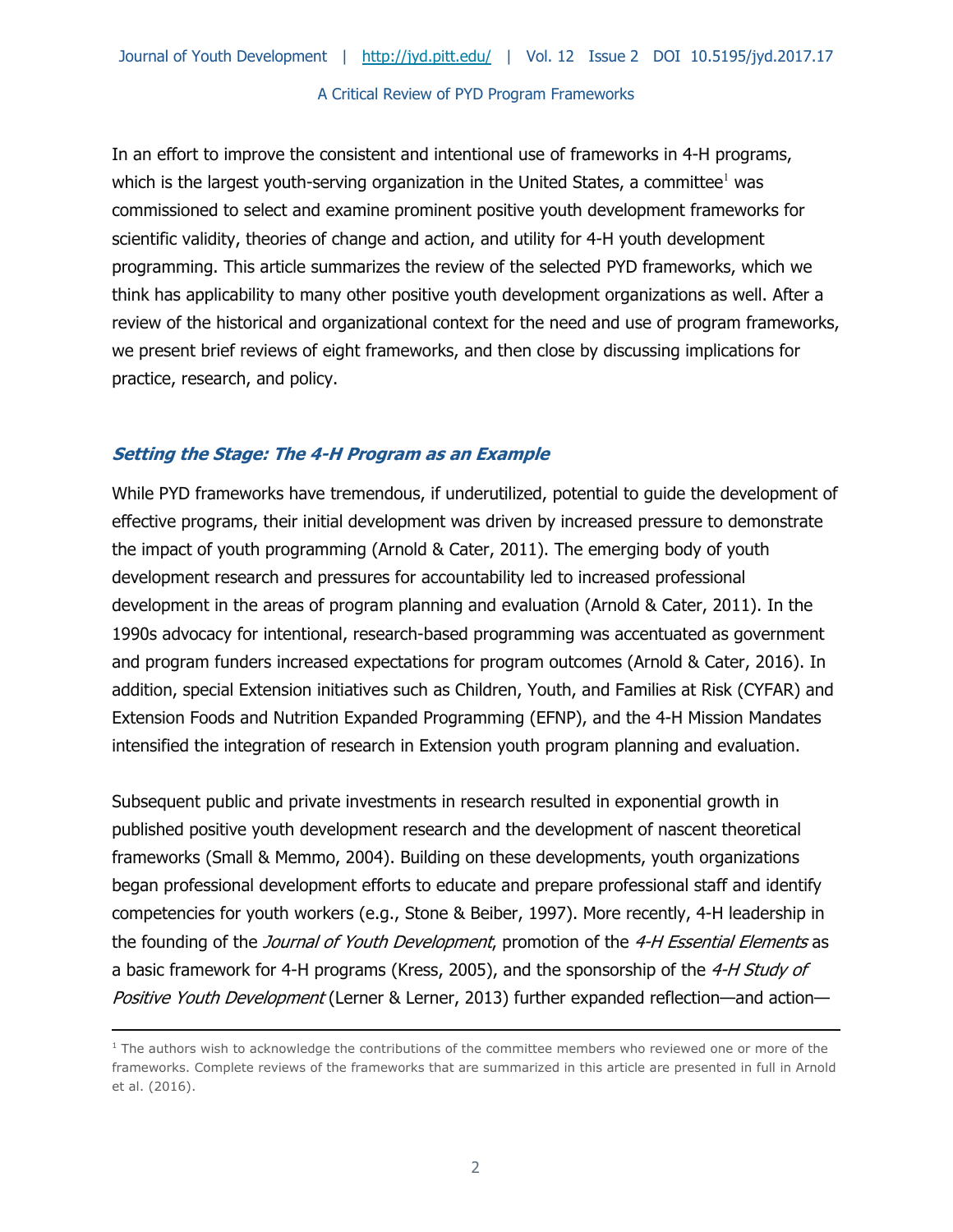on frameworks to guide youth programming in 4-H. Simultaneous developments in evaluation capacity-building that focused on utilizing PYD theory to articulate program logic models further integrated training in program planning and evaluation with youth programming (Arnold, 2006; Silliman & Guin, 2012; Taylor-Powell & Boyd, 2008).

# **4-H Program Quality and Accountability**

Despite these advances, the consensus of the PYD committee experts convened by the national 4-H leadership was that local 4-H programs are still not guided consistently by positive youth development frameworks and the research supporting the frameworks (L. Lauxman, personal communication, February 13, 2015). The committee's experience working with 4-H programs across the country suggested that local programs were more likely to be based on a few PYD principles (e.g., connections to caring adults, self-directed project work, youth-driven leadership) than systematic application of a PYD framework. Some of the gap in translating research into practice is due to limited understanding of PYD research and training, high staff turnover, the intensive time demands of youth work, and an over-focus on program activities without a clear understanding of the relationship of activities to overall program goals (Arnold & Cater, 2016). In addition, even with the most common frameworks utilized by the 4-H program, there remains a lack of specific guidance for the application of the framework into practice (Heck & Subramaniam, 2009).

# **Methods and Procedures**

This review focused on PYD frameworks that aligned with the stated purposes and goals of PYD programs: (a) promoting positive youth development by focusing on the situations and processes that facilitate healthy development (Small & Memmo, 2004); (b) helping youth reach full potential (Roth, Brooks-Gunn, Murray, & Foster, 1998); (c) providing support and opportunities for success (Gambone, Klem, & Connell, 2002); (d) building community capacity (Benson, 1997; Connell, Gambone, & Smith, 1998; Eccles & Gootman, 2002); and (e) approaching youth as assets to be developed rather than problems to be fixed (Pittman & Irby, 1996; Pittman & Zeldin, 1995).

Using these criteria as a guide, the committee first selected frameworks used solely within the 4-H program (e.g., the Essential Elements and Targeting Life Skills frameworks) and broader frameworks that are frequently used to describe 4-H (e.g., the 5 Cs and Developmental Assets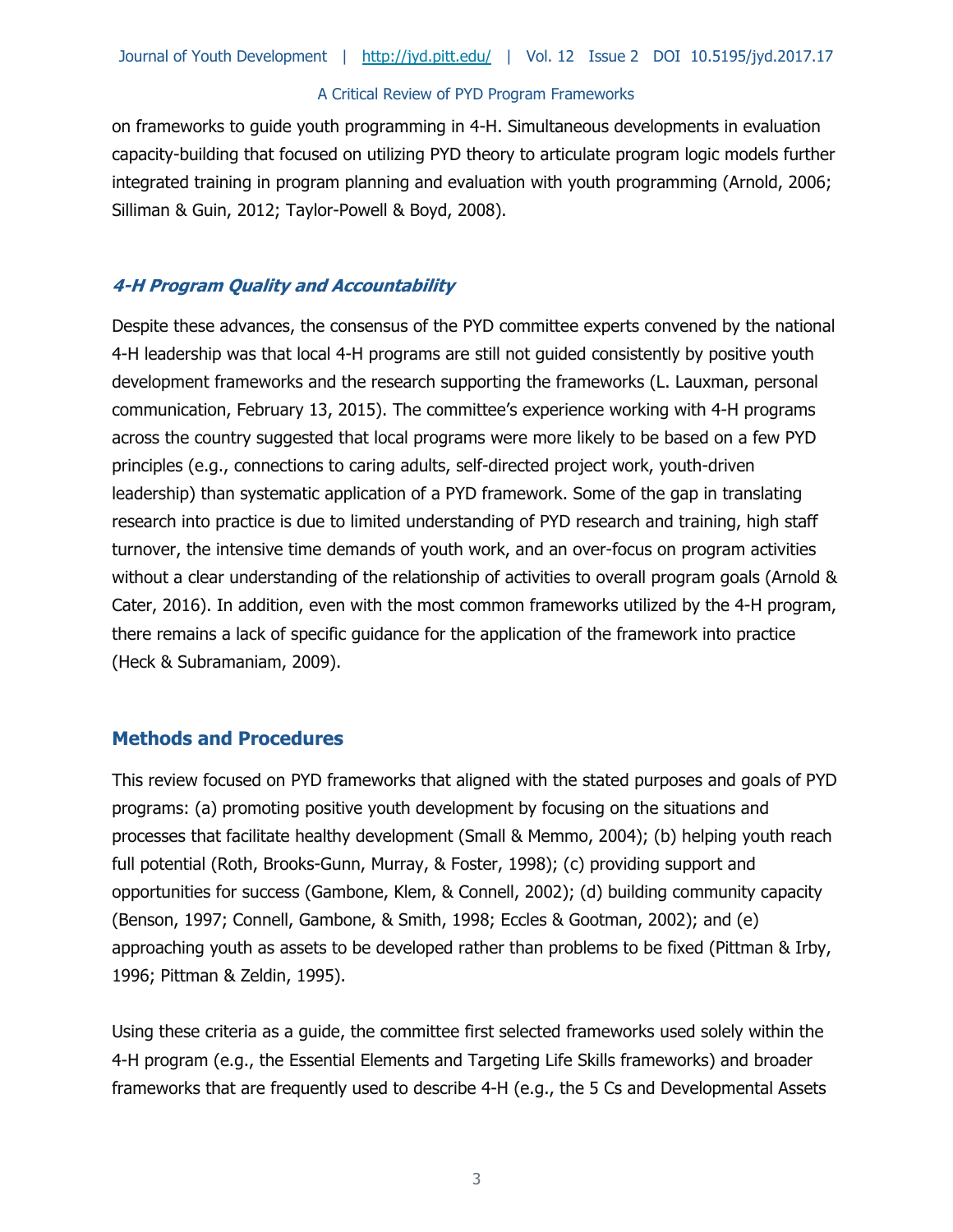frameworks), as well as frameworks adopted for use in 4-H programs (e.g., California and Oregon 4-H program models). From there, the committee perused the literature for wellarticulated models that were not commonly used in 4-H (e.g., the Youth Community Action Framework). Reviewers agreed that the 11 frameworks chosen for review offered a diverse but manageable knowledge base for planning and implementing youth programs. This article focuses on the eight models most useful to other community-based youth programs.

### **Criteria for Review of Frameworks**

Youth development frameworks articulate the internal and external factors and their interactions that support optimal development in youth (Durlak, 1997). According to Heck and Subramaniam (2009) frameworks have four purposes: (a) to give direction and purpose to a program; (b) to guide program activities toward outcome achievement; (c) to identify logical and clear program outcomes; and (e) to guide program evaluation.

In addition, Heck and Subramaniam (2009) outlined three criteria for reviewing frameworks:

- **Validity** of the framework–this criterion focuses on the science behind the framework that supports the efficacy of its use for PYD, and evidence from research literature that demonstrates the framework leads to positive youth outcomes.
- **Utility** of the framework–this criterion focuses on the extent to which the framework is used in youth development research and evaluation as well as the specificity and measurability of the constructs.
- **Universality**–this criterion considers the applicability of the framework for varying populations.

Well developed frameworks are built on sound theory that underscores the processes through which a program will achieve its stated outcomes (Chen, 2004). Program theory contains two critical aspects: (a) the program *theory of change* that articulates the way in which a change is to come about; and (b) the program *theory of action* that refers specifically to what actions need to happen, at what level of success, for the program outcomes to be achieved (Funnell & Rogers, 2011). A program's theory and description of the activities critical to effectiveness are key ingredients for translating concepts into program practice (Arnold, 2015). For instance, broader theories describe the "big picture" behind development and programming, but need to be translated into specific outcomes and strategies to reach those outcomes in order to be useful to the local program leaders. Thus, we added criteria related to program theory and action to the list of framework review criteria used by Heck and Subramaniam (2009). Finally,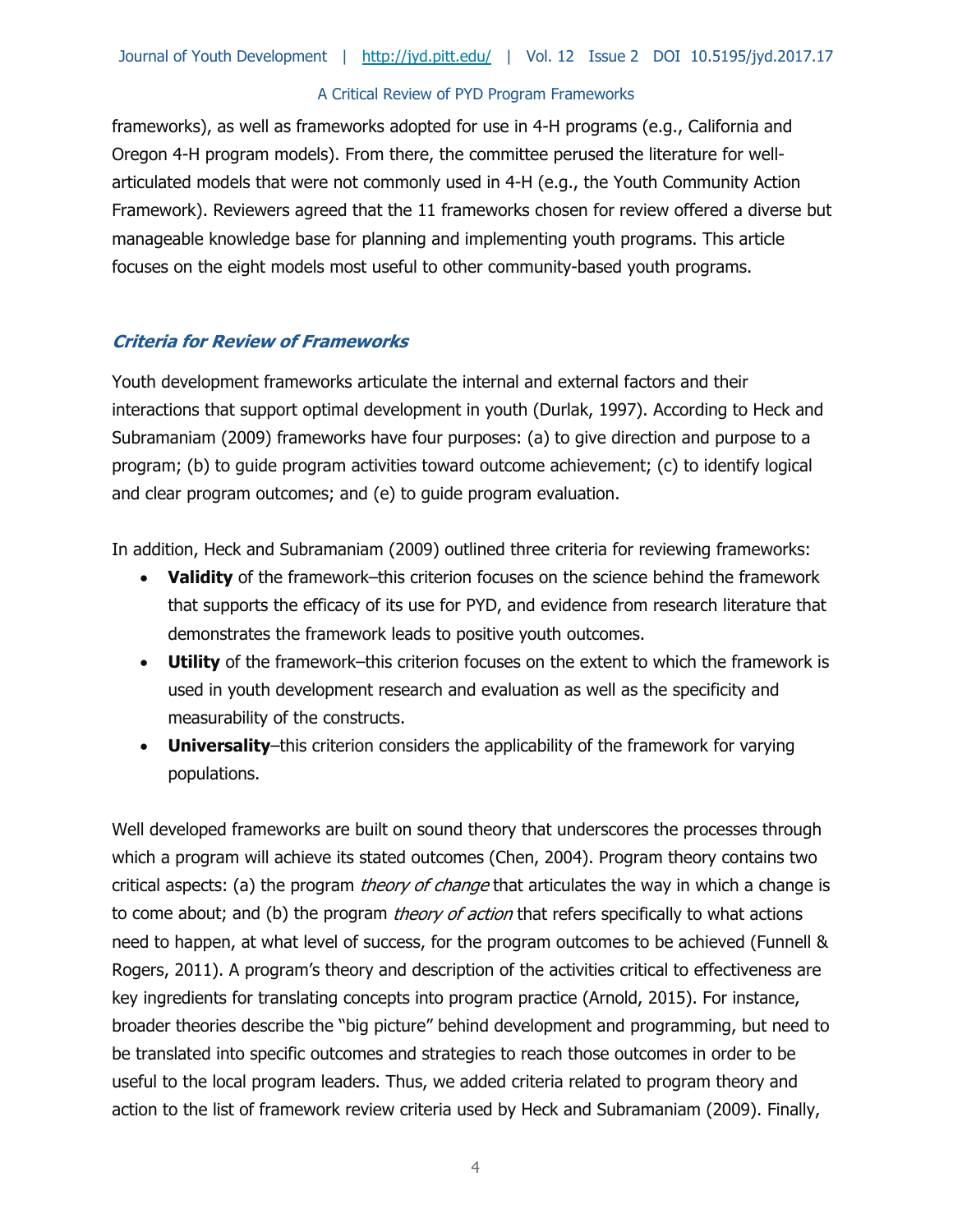because this work was commissioned by the National 4-H Program, reviewers addressed the utility and overall value of each framework for 4-H programming

### **Grouping the Frameworks**

Once the frameworks for inclusion were identified it became clear that they were not all the same. While each framework has value and applicability for positive youth development programs, we were hesitant to lump them together because of the considerable differences in how each framework was developed. To proceed as if they were homogeneous would undermine our goal of helping practitioners distinguish and use frameworks purposefully. We felt grouping them into categories would aid others in understanding the genesis and intended uses of the framework. Grouping also enabled review of the frameworks in the context in which they were developed. For example, empirically-tested frameworks met the validity criteria in different ways than other frameworks, but all could be assessed for a theory of change and action as well as translation into practical program use. We retained these distinctions in purposes, types and levels of evidence, and unique contexts in which they were developed, while admitting comparisons on common criteria such as theories of change and action, utility of use in 4-H programs, and universality for varying populations. Thus frameworks were grouped as follows:

Research-driven frameworks. We considered three frameworks developed through rigorous literature review and confirmatory analysis of youth data to be research-driven:

- The Community Action Framework for Youth Development
- Developmental Assets Framework
- Developmental Systems Theory: The 5 Cs of Positive Youth Development

Research-referenced frameworks. Frameworks that emerged from a systematic review of youth development and/or practice literature include:

- Character Counts!
- The Essential Elements of 4-H Youth Development
- Targeting Life Skills

Research-adapted frameworks. Frameworks adapted from one or more lines of youth development research for use in specific program contexts include:

California 4-H Youth Development Framework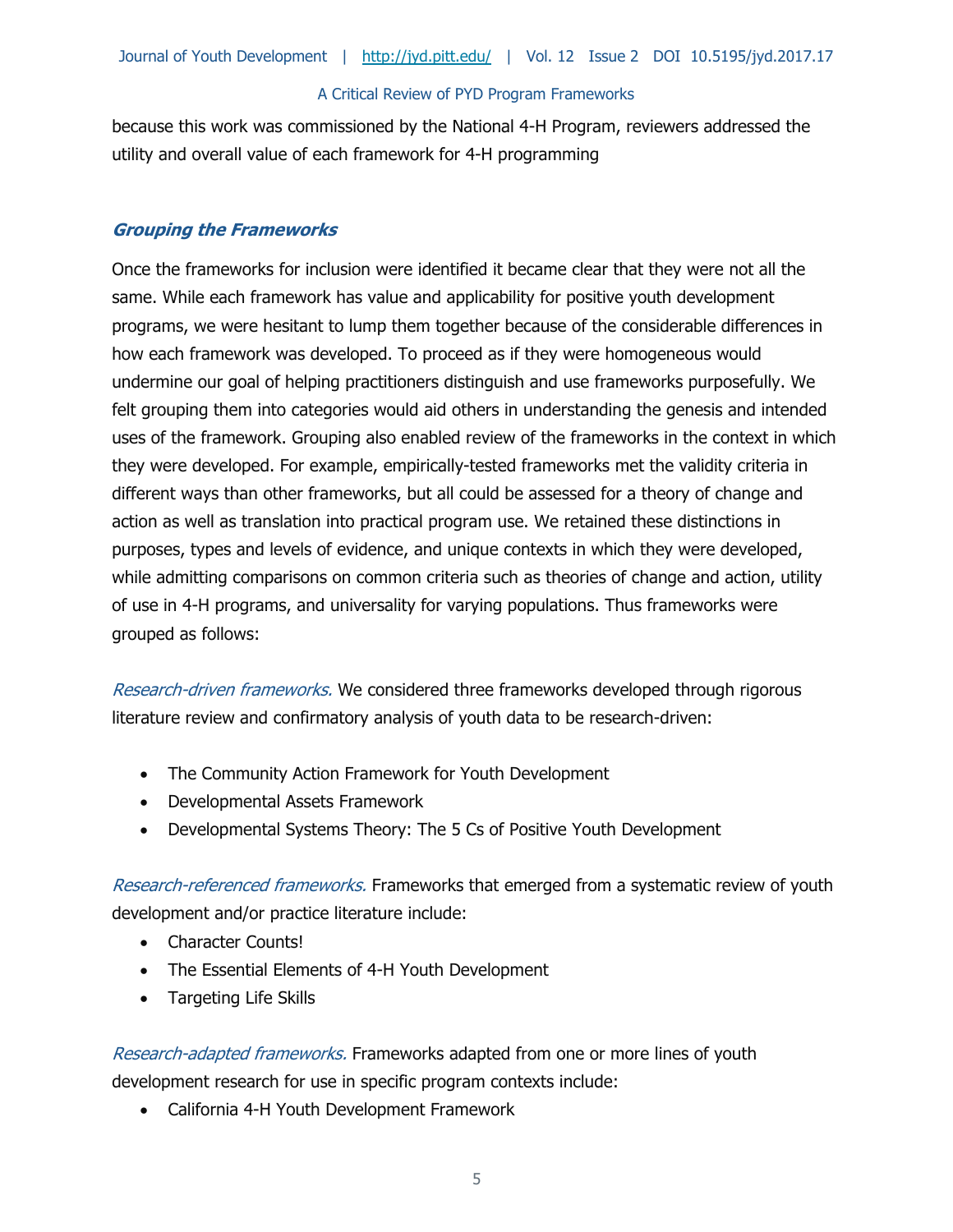Oregon 4-H Youth Development Framework

### **Reviewers and Procedure**

Reviewers included 4-H professionals from across the 4-H system with specialized training and practical experience in PYD, program theory, and evaluation. Reviewers were recruited by invitation and word of mouth. Reviewers were assigned frameworks based on expertise and experience with a framework. After a brief orientation to the task, reviewers examined the assigned frameworks based on the criteria specified above and submitted a draft review that was edited by the authors and revised before completion of the final draft.

# **Community Action Framework for Youth Development (Gambone, Klem, & Connel, 2002)**

This framework identifies key supports and opportunities in community programs and other youth contexts that assuage risk and promote thriving paths for adolescents. Supports and opportunities include meeting basic needs, relationships with caring adults and peers, challenging activities, meaningful involvement, and safety. Supports and opportunities help youth be productive; connect positively with others; navigate adolescent challenges; and become self-sufficient, adjusted and contributing, resourceful and adaptable young adults.

# **Supporting science**

Developed from two longitudinal studies, rigorous meta-analysis, and community-based testing, the model highlights the importance of supports and opportunities at multiple levels of a youth's developmental context. The Community Action framework provides research on risk and thriving thresholds and the mix of program and community influences that aids in targeting programs to specific settings.

# **Theory of change and action**

The Community Action framework is built on a developmental-ecological framework that identifies categories of supports (e.g., caring adults) and opportunities (e.g., challenging activities, meaningful involvement) rather than specific types of programs (e.g., sports, arts, 4- H, or Scouts) that contribute to present and future productivity, connection, and navigation. Practitioners will need to tailor activities to specific local outcomes (e.g., STEM, health),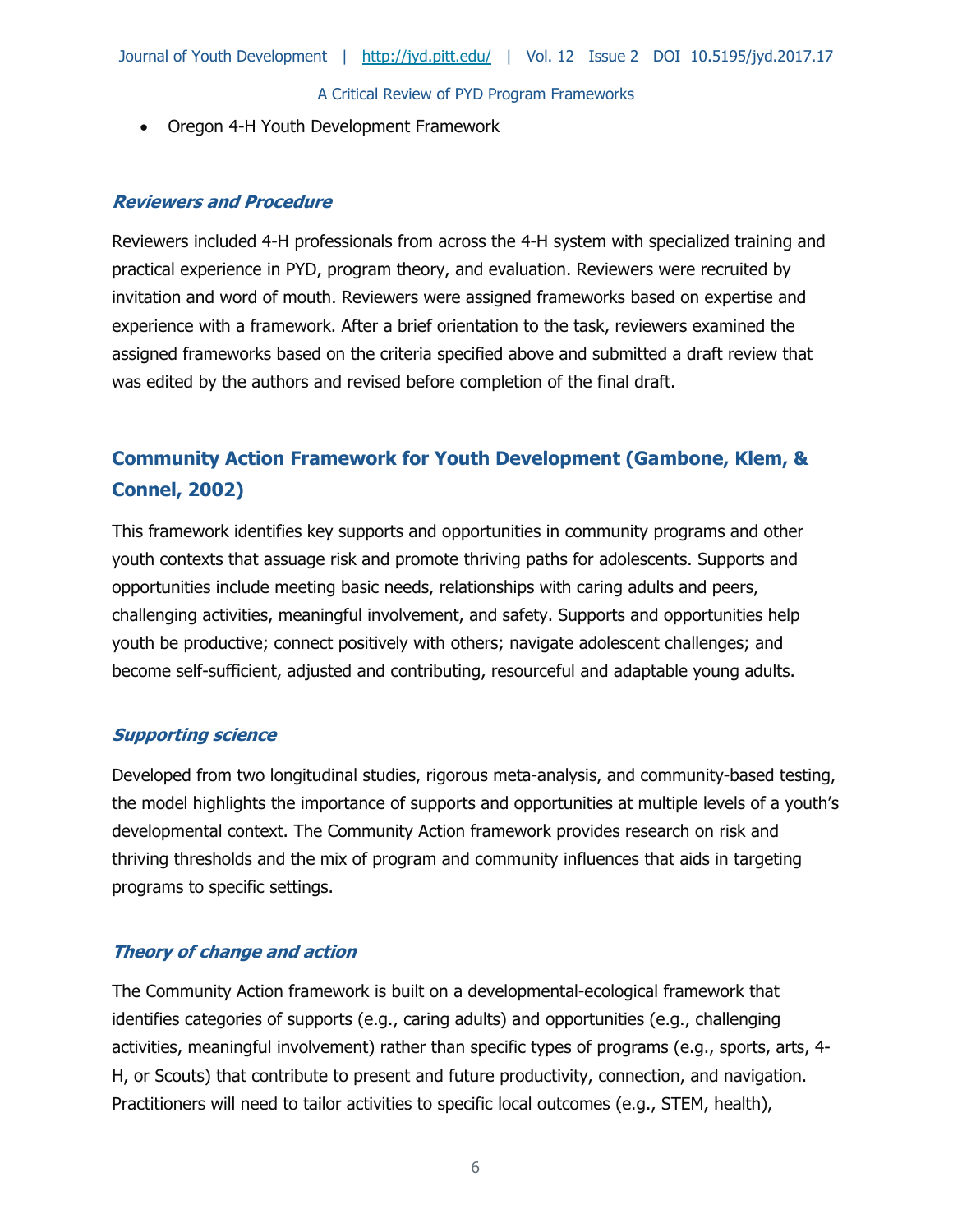emphasizing relational as well as instrumental outcomes. The framework highlights the importance of capacity-building and collaboration at community and organization-levels, not only as context but as prerequisite for asset development. Thus actions before and beyond direct work with youth may be critical to initiating or sustaining work with youth.

### **Utility**

This framework offers a comprehensive, community-based approach linking diverse riskprevention and/or positive youth development factors across adolescence into adulthood. A variety of short-term resources, strategies, and outcomes can be adapted within this framework to promote individual, program, and/or community change.

### **Recommendations**

The Community Action framework provides strong social science and program theory adapted to both long-term and specifically-targeted initiatives with pre-teens and teens consistent with PYD principles and practices.

# **Developmental Assets Framework (Benson, Scales, & Syvertsen, 2011)**

This framework, developed by Search Institute, identifies a broad range of external and internal factors descriptive of short- and long-term developmental assets in children, adolescents, and young adults that reduce risk and promote thriving and resilience. Search Institute employs a wealth of research-tested assessments, curricula, and consultation strategies to adapt the broader 40 Assets model to a wide range of community-, program-, and individual-level interventions.

### **Supporting science**

Over the past 30 years, the Developmental Assets framework is arguably the most thoroughly tested, adapted, and refined research and applied practice model, with multiple applications for diverse audiences and settings globally. A variety of community, organization, and individuallevel assessments provide useful tools for assessment and evaluation supported by a growing body of longitudinal and cumulative data and related insights on youth development and programming.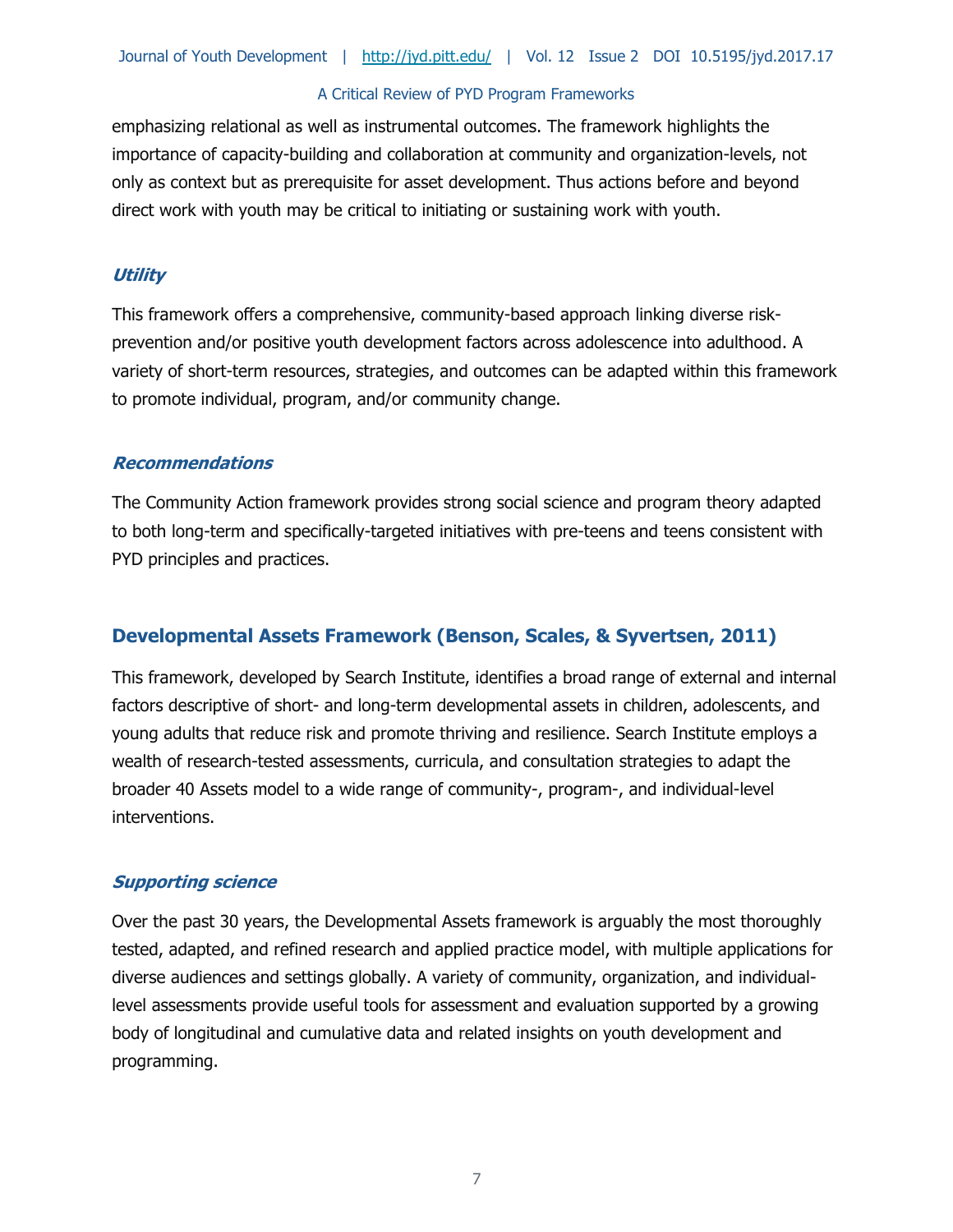# **Theory of change and action**

Search Institute provides numerous examples of the consultation and testing approach by which they determine the specific factors and strategies to foster change for children and youth at specific developmental stages and in specific cultural contexts The resulting place/programspecific theory of action focuses on priorities for youth (which risks and assets to address) and capacities of organizations and communities (which resources and conditions facilitate change). Consultation with local partners, use of research-based curricula and training, and pre- and post-testing serve to tailor, monitor, and evaluate programs for targeted outcomes.

# **Utility**

The Developmental Assets framework, assessments, process, and resource materials are compatible with PYD program principles and practices at the community level. In addition, because of its broad dissemination this framework is likely familiar to many youth development programs. A variety of short-term resources and strategies can be adapted within this framework. Process and outcome indicators from extensive testing offer promising tools for monitoring individual, program, and community change.

# **Recommendations**

The scientific depth and practical utility of the Developmental Assets model provide extensive resources for assessment, planning, implementation, and evaluation for programs serving children and youth, schools and out-of-school programs, and communities. The framework has proven useful for youth programs and their community partners for over 20 years. The Developmental Assets framework is likely to remain among the most useful approaches to "big picture" and "focused program" positive youth development for the foreseeable future.

# **Developmental Systems Theory - The Five Cs (Lerner & Lerner, 2013)**

This model proposes that programs consisting of meaningful leadership opportunities, positive and sustained relationships, and activities that build critical life skills lead to five key developmental outcomes: caring, character, connection, confidence and competence, the "5Cs." The Five Cs model was developed and extensively tested longitudinally over eight waves of annual data collection with diverse youth.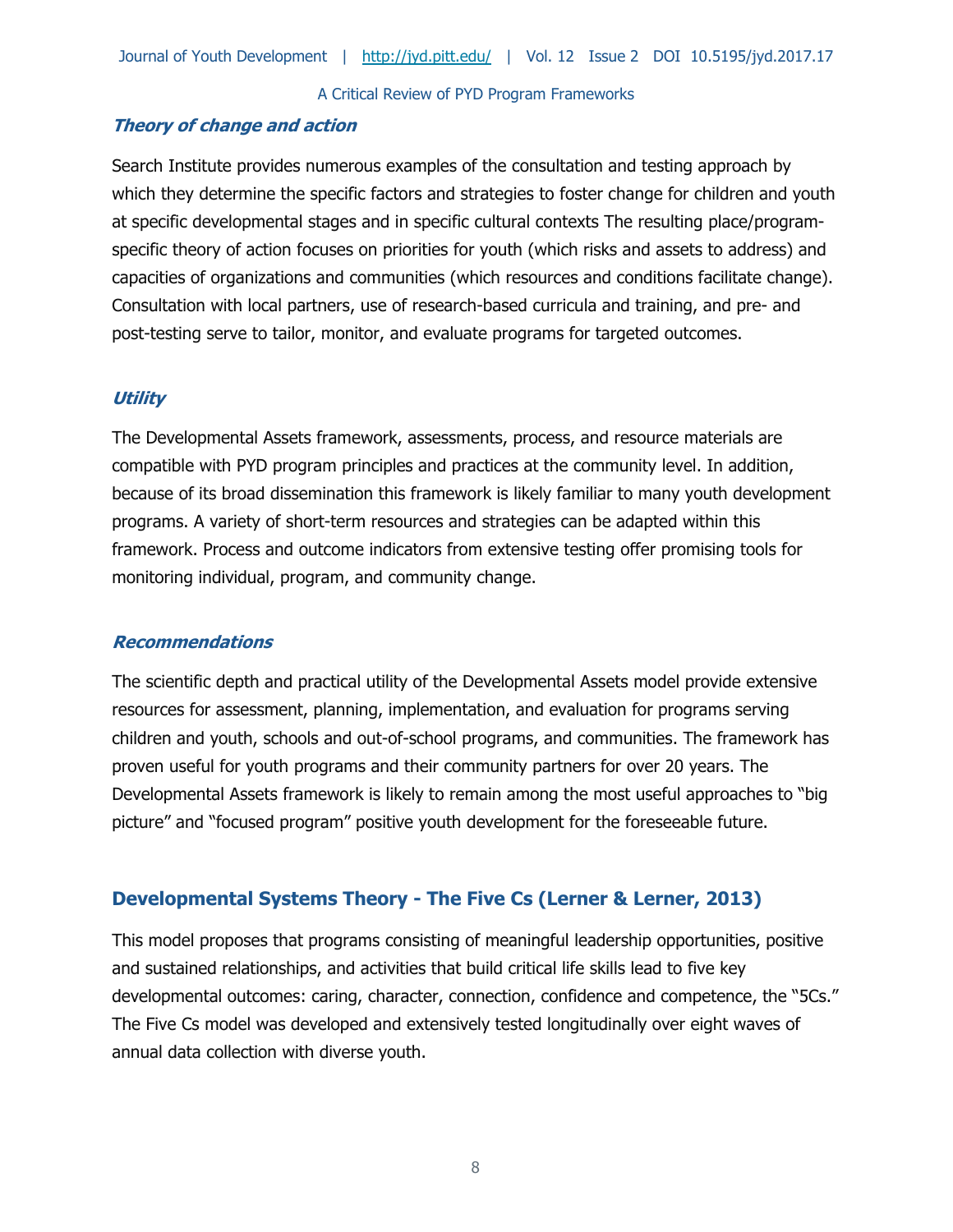# **Supporting science**

The Five Cs model is well-tested with a psychometrically-supported structure. The testing of this model has resulted in numerous doctoral dissertations and scholarly articles, book chapters and monographs written largely for a methodologically-advanced audience. The Five Cs model is arguably the most established model used in the academic study of PYD.

# **Theory of change and action**

This model presents a clear theory of change, from program inputs leading to positive youth development outcomes, to program impacts of increased contribution and reduced youth risk behavior. The theory of action highlights critical activities including skill building, positive relationships between youth and adults, and opportunities for youth to use the skills they learn through leadership and active contributions to community. However, these broad categories of action do not provide enough specificity in terms of actions, intensity, and context for the model to be replicated easily.

# **Utility**

One of the key strengths of the Five Cs model is that it was tested on a large, diverse sample of youth. And because of the extensive amount of published literature on the model, the outcomes of caring, character, connection, confidence and competence comprise one of the most common ways that PYD is presented in program descriptions. However, there has been little translation of the model into on-the-ground practice, nor integration of the model into professional development resources for PYD professionals. Furthermore, the study data offer few insights into the processes that drive outcomes; this limits the practical utility of the model until more work is done to guide the translation of the model into effective practice.

# **Recommendations**

Emphasis must be placed on translating the model into consistent practice across PYD programs, by helping 4-H program developers to understand the structure of the model and how it is useful to describe their work. The model also needs to be translated into effective practice. For example, how do youth leadership experiences lead to the development of the 5Cs? PYD professionals need a clear understanding of the fidelity to practice that must be followed in order to ensure that the leadership experiences lead to enhanced PYD.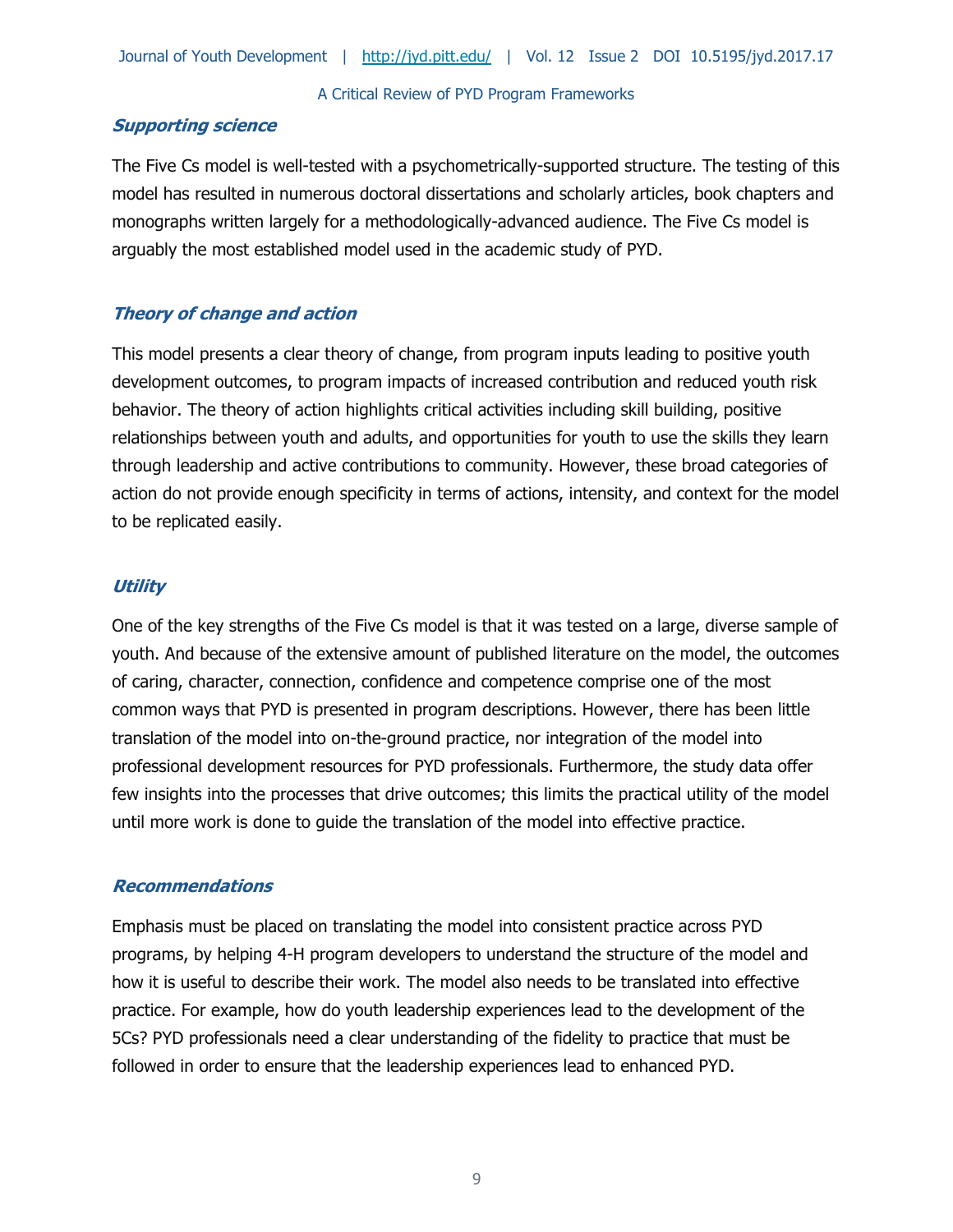# **Character Counts! (Josephson Institute of Ethics, 2007)**

This framework is based on a belief that certain teachable virtues (e.g., trustworthiness, respect, responsibility, fairness, caring, and citizenship) ought to be inculcated in youth and sustained as hallmarks of public life. Consistent practice of such virtues is regarded as a path to reducing risk behavior and enhancing positive interaction, resulting in individual and societal benefits.

# **Supporting science**

The Character Counts! materials align with, but do not specifically document, research on ethics or moral development. The evidence presented to support the framework's effectiveness is largely based on surveys of educators and participants, case studies, and school records on academic and behavioral data. The Character Counts framework utilizes a standard protocol entitled Teach-Enforce-Affirm-and-Model (TEAM) for training and rehearsing character traits. TEAM is loosely based on educational psychology, but largely untested.

# **Theory of change and action**

Learning and consistently applying character values and behavioral skills associated with virtues—in an environment that reinforces these traits—is viewed as critical to continuous and consistent practice. The TEAM strategy is designed to introduce, practice, and monitor these values and skills in youth at an impressionable age.

# **Utility**

The Character Counts! framework is consistent with many practical and ethical values of PYD programs. The framework overlaps with the leadership and life skills seen as integral to the immediate and future work, family, and community success of 4-H youth.

# **Recommendations**

The Character Counts! framework offers affirmation and training in virtues and behaviors consistent with youth development research generally, but not based on empirical research.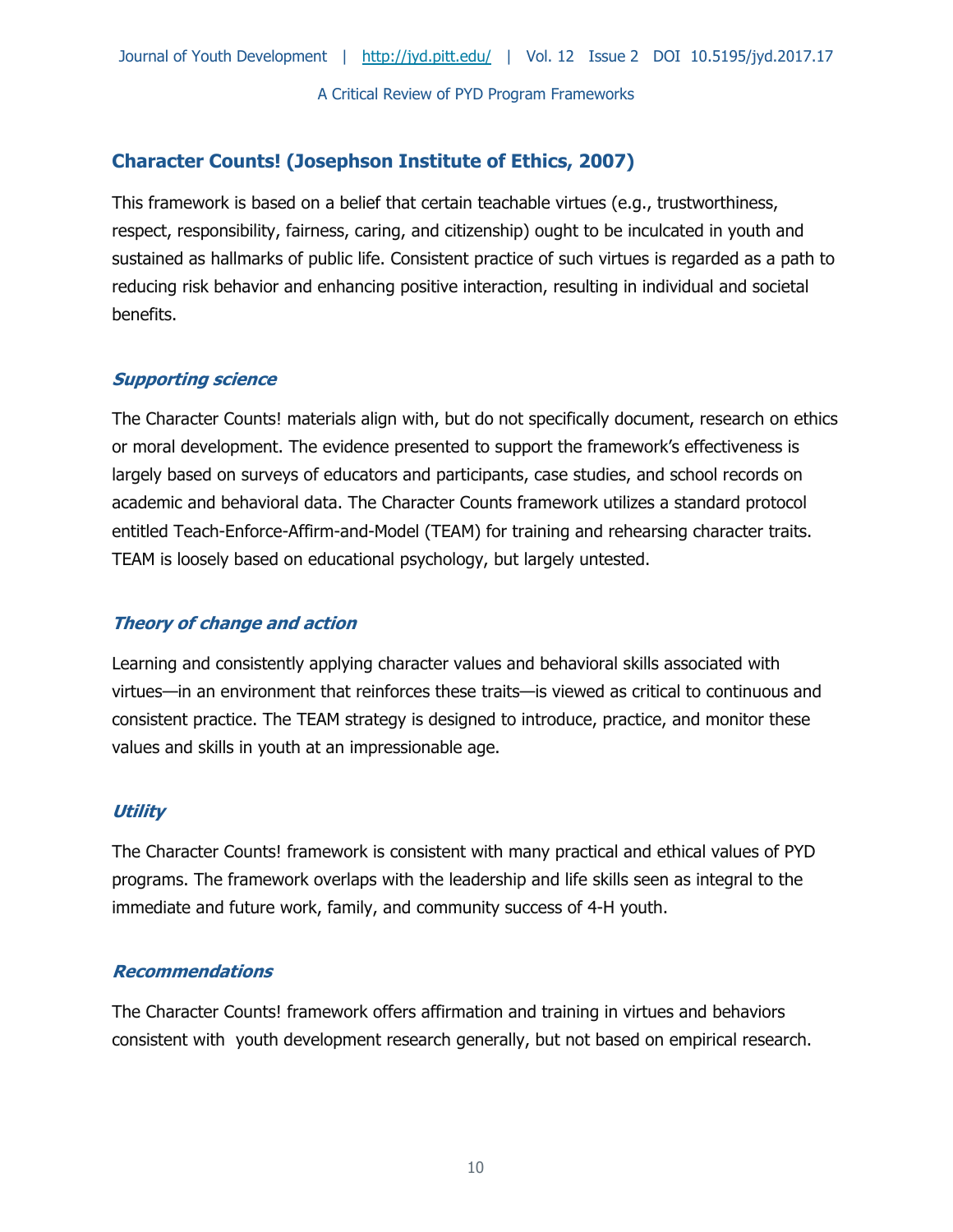# **The Essential Elements of 4-H (Kress, 2005)**

This framework was proposed explicitly for the 4-H program by former national 4-H program leader, Cathann Kress. The framework is a "distillation" of the eight critical elements of the 4-H program identified in the *National 4-H Impact Assessment Project* (Peterson et al., 2001) into the four "essential" elements of belonging, mastery, independence and generosity. The four elements match those presented in the Circle of Courage (Brendtro, Brokenleg, & Van Bockern, 1990).

# **Supporting science**

The Essential Elements framework is used extensively in 4-H programs, but has never been tested as a framework or model. Furthermore, there is confusion as to whether the essential elements are program quality indicators or youth outcomes. The framework aligns with Self-Determination Theory (SDL) proposed by Deci and Ryan (2008), who submit that developing relatedness, competence and autonomy is key to healthy development. Validity of SDL theory has been demonstrated with children and adolescents, lending support to the validity of the Essential Elements as a conceptual framework.

# **Theory of change and action**

The Essential Elements of 4-H framework implicitly uses a social learning approach in which watching and participating over time lead to key outcomes. A training curriculum on the Essential Elements for 4-H professional and volunteers stresses identification of prevention, education, and/or youth development goals and inclusion of all four elements, but provides few specifics on strategies for implementation or targeted program outcomes.

### **Utility**

The Essential Elements framework is relatively easy to understand and interpret and has relevancy and utility for all PYD programs, despite its 4-H branding. However, lack of detail on program implementation and evaluation limits its usefulness.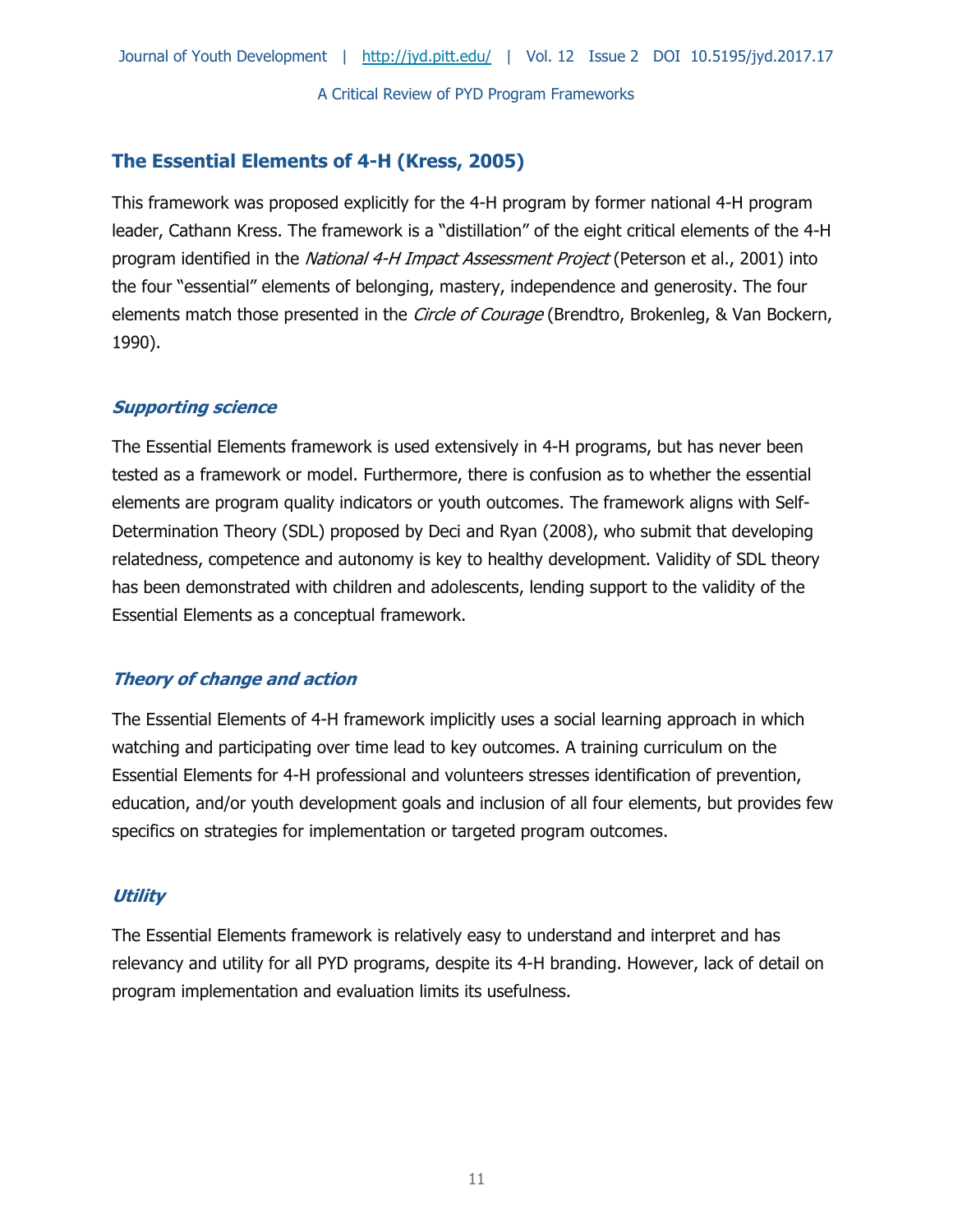### **Recommendations**

The Essential Elements framework provides a valuable introduction to PYD program qualities and outcomes across diverse settings, but lacks articulation and evidence needed to guide clear program implementation. In order for the framework to be fully useful to PYD programs, more work needs to be done to place the framework within a detailed program theory of change, with attention to specific actions that connect the four elements to program outcomes.

# **Targeting Life Skills (Hendricks, 1998)**

Targeting Life Skills is another framework developed explicitly for the 4-H program. The initial intent of this framework was to serve as a guide for evaluating a wide range of life skills taught within 4-H programs in Iowa, and subsequently widely adopted in other state 4-H programs. The 35 identified life skills are organized to illustrate their connection to the four Hs (Head, Heart, Hands, Health). The framework focuses primarily on the individual and small group level, and does not address program or community ecosystems or long-term versus short-term growth.

# **Supporting science**

While there is research supporting the importance of some of the identified life skills, and the framework is broadly related to PYD themes, there is no empirical validation for the framework nor is there any empirical confirmation of the organization of the skills into the four Hs. While widely used across the 4-H system, the Targeting Life Skills framework is more descriptive of skills developed in PYD programs than predictive of general positive youth development.

# **Theory of change and action**

The Targeting Life Skills model advocates use of experiential learning and developmentally appropriate curricula and offers a detailed program planning guide. These resources can support an action model but program developers must draw a theory of change and action from other sources (e.g., developmental theories, research in a specific skill area) to articulate specific strategies for specific audiences.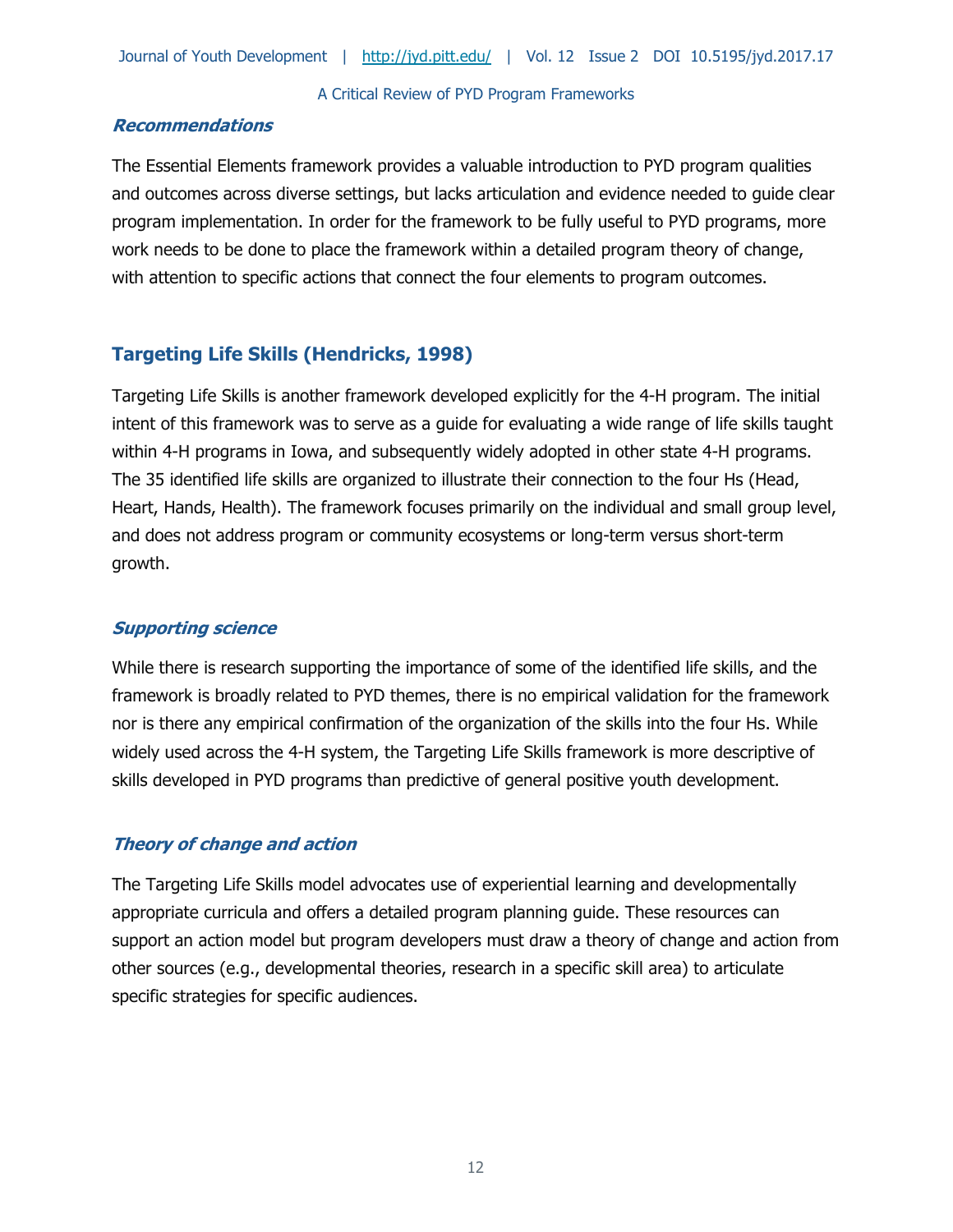# **Utility**

Although the Targeting Life Skills framework is widely used in the 4-H program, it is similarly useful to other PYD programs. However, the planning, implementation, and evaluation in life skills would be significantly enhanced if augmented by application of research on specific skills (e.g., goal setting and persistence) and program models (e.g., frequency, intensity, and duration of programming needed).

# **Recommendations**

The Targeting Life Skills framework provides a useful description of key life skill outcomes for PYD programs, but without a clear program theory of change and action, as well as supporting science, it falls short of the requirements for a program framework. As such, this framework is most useful for identifying desired learning and action outcomes of PYD programs.

# **California 4-H Youth Development Framework (Dogan, Miner, Worker, Bottoms, Hill, & Mautte, n.d.)**

Developed for use in the California 4-H program, this framework emphasizes the use of developmental theory and science to create intentional program processes that help youth reach their full potential. The framework outlines youth organizational, youth development, and educational practices that underscore the program processes that lead to the achievement of stated program outcomes.

# **Supporting science**

The framework is derived from several strands of adolescent research supporting the connection of practices to youth development outcomes. The youth educational outcomes identified in the model are a combination of youth development and program content outcomes that are supported through research.

# **Theory of change and action**

The theory of change is based on organizational and service-level program practices, educational content, and strategies for learning that include an ecological approach to youth development. Program activities are based on educational strategies and practices that have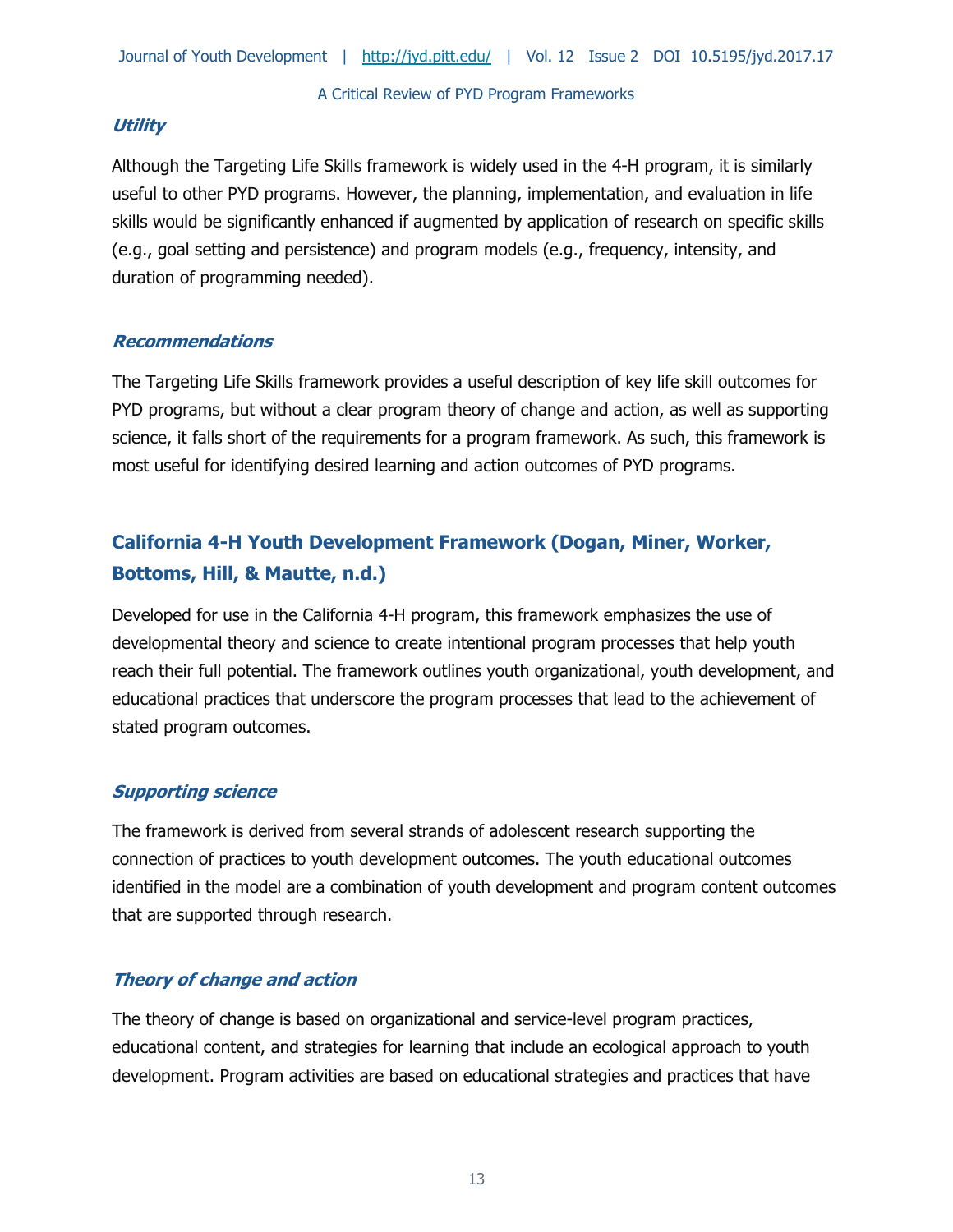been well-established. The inclusion of learning methods, such as experiential and service learning connects the program activities with the larger theory of positive youth development.

### **Utility**

The framework utilizes prominent strands of youth development research and practice. The inclusion of educational approaches and methods strengthens the framework's theory of action, making the model particularly useful for a variety of PYD programs beyond 4-H.

### **Recommendations**

The California 4-H framework is based on sound research, and presents a universal and useful framework for the 4-H program. The psychometric and predictive qualities of the framework are currently being tested in California, the results of which could lend further support for adoption of the framework across the 4-H system.

# **The Oregon 4-H Program Model (Arnold, 2014)**

This framework describes developmental outcomes in terms of six thriving indicators proposed by Search Institute (2014). The thriving indicators are drawn from major bodies of research on adolescent development, and are conceptually consistent with other descriptions of positive development outcomes. The Oregon 4-H framework articulates the connections between traditional 4-H activities and strategies and the research that supports the developmental impact of them.

### **Supporting science**

The Oregon 4-H program model draws on extensive research in the field of youth development, particularly in the areas of youth program quality, developmental assets and thriving, and developmental systems theory. As such, the individual constructs of the model are drawn from the latest and most comprehensive understanding of positive youth development. Psychometric testing of the framework's structure and predictive validity is currently underway.

# **Theory of change and action**

There is a clear theory of change based on social learning in programs that are centered on PYD principles and supportive relationships. Actions that put the program theory into motion

14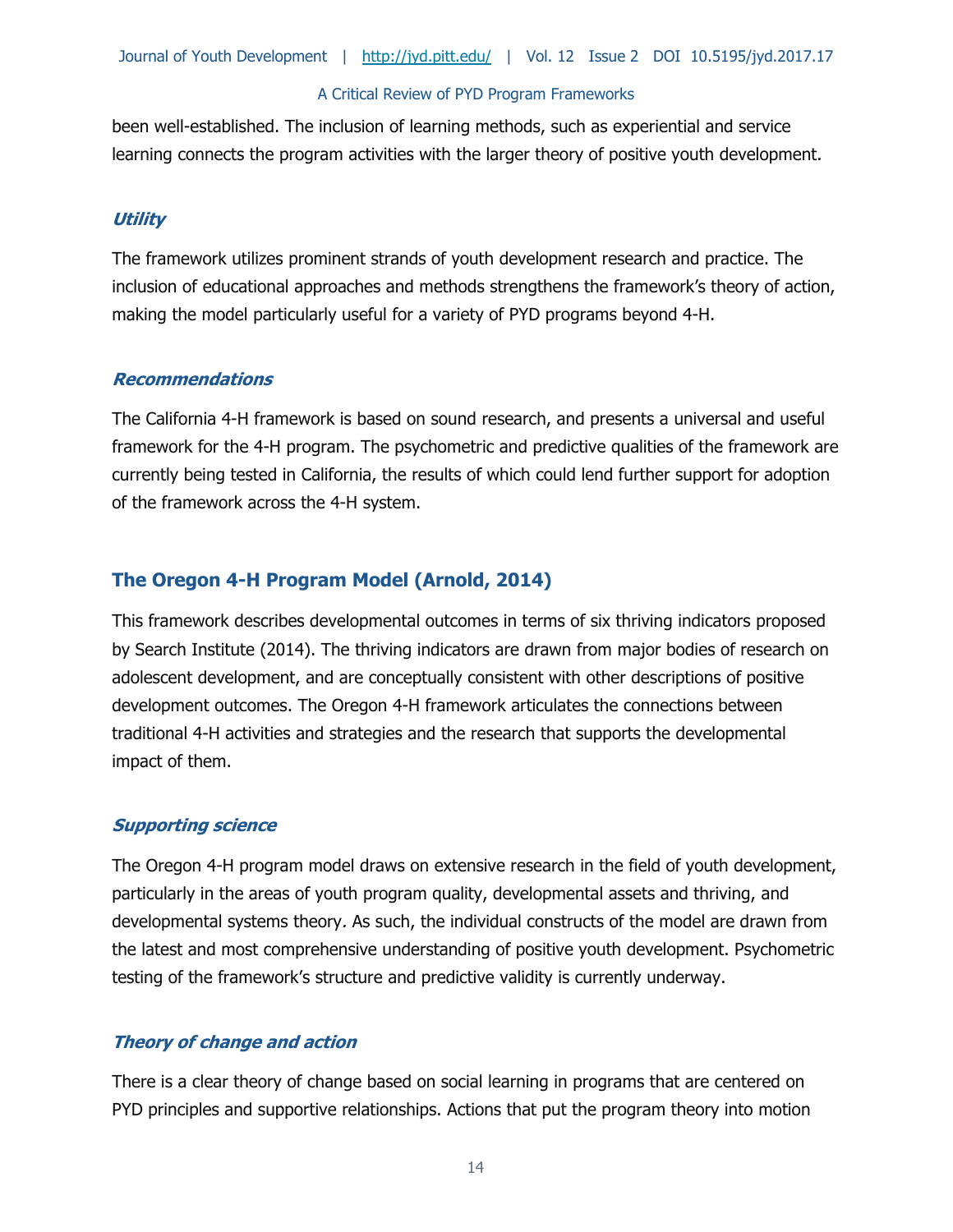include helping youth discover and grow their interests in a topic, providing a high quality youth program experience, promoting and facilitating developmental relationships between youth and adults and among peers, and ensuring that youth participate in 4-H at a depth sufficient to promote thriving.

# **Utility**

The Oregon framework situates the traditional 4-H program in current research in child and adolescent development, particularly in terms of connecting more traditional aspects of 4-H to current developmental theory. The psychometric and predictive qualities of the framework are currently being tested in Oregon, the results of which could lend further support for adoption of the framework across the 4-H system. Unbranded, the frameworks has universal utility for other PYD programs as well.

# **Recommendations**

The Oregon 4-H framework is based on sound research, and presents a universal and useful framework for PYD programs. A more detailed presentation of the theory of action (e.g., the program activities that put the framework into motion) would be useful to understanding the relative contribution of 4-H activities to the overall program theory.

# **Conclusion and Recommendations**

This article presented brief reviews of eight positive youth development frameworks based on supporting developmental science, program theory of change and action, and utility. A final criterion considered the recommended use of the frameworks specifically for the 4-H program. While admittedly, this final criterion is not universal to other programs, we argue that the strengths and concerns of each model are applicable to many PYD programs. This is primarily because of a universal problem with the utility of all of the frameworks presented: the lack of a detailed program theory of change that provides enough specificity for PYD programs to develop and implement programs with fidelity to the model.

As Arnold (2015) pointed out, one of the main concerns with planning, implementing and evaluating PYD programs is effective and practical translation of frameworks into program practice. The science and supporting evidence behind many of the frameworks are strong, and in some cases extensive. This translational gap between the work of the research scientists and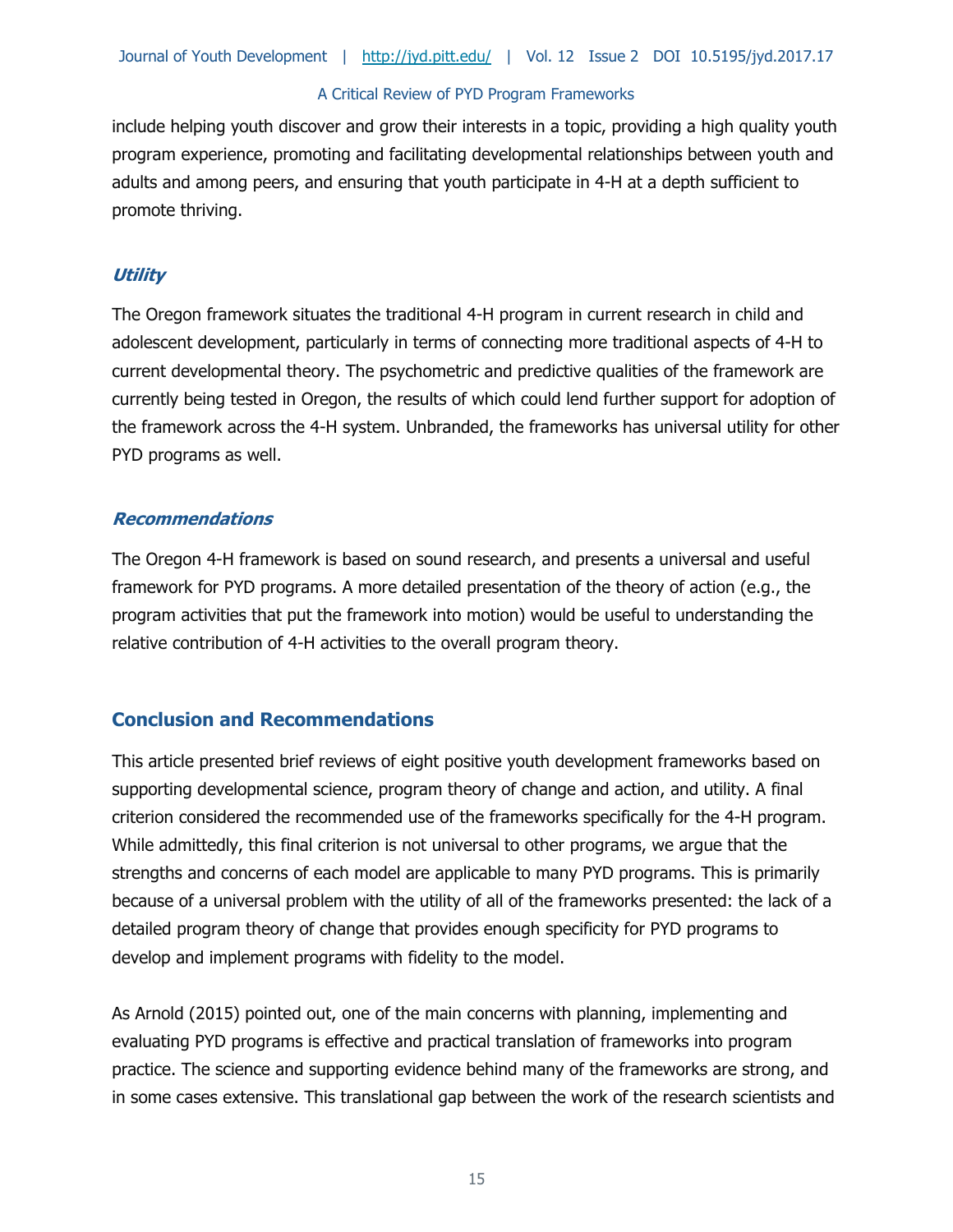program practitioners leads to uneven, and in some cases incorrect application of the frameworks in youth development programs.

# **Implications for Practice**

Development and translation of program theories to local practice must be matched by growth of programs beyond short-term activities. Intentional and sustained programs yield the greatest and most diverse impacts (Walker, 2006), yet such continuity is difficult to sustain in many PYD settings. Alternatively, community programs focused on program quality and fidelity to research-based principles can show evidence of merit with reasonable inference to worth (Arnold, Braverman & Cater, 2016; Blyth, 2011).

Translation of frameworks into consistent, high-quality program implementation that leads to intentional outcomes across program offerings is most likely to be advanced through investments in professional development and preparation of front-line staff in planning and implementation (Arnold & Cater, 2016; Arnold, Braverman, & Cater, 2016). Staff or volunteers who know when and how to implement the "active ingredients" of programs (practical steps in the theory of action) are also likely to manage, evaluate, and learn from programs and relate to youth participants more effectively. With increasing effectiveness, program staff will be more likely to continue and grow in their roles, benefitting participants through enhanced skills and sustained caring, and the program through creative application and refinement of program models.

# **Implications for Research**

Most frameworks can be refined and clarified through expanded literature review and empirical testing. Risk and protective factors, assets and traits of positive youth development are wellestablished across multiple models. Less well-established are specific mechanisms that facilitate change for specific participants in specific settings or conditions. Knowing where, when, how, and how much to make a difference is critical to effective practice and necessary for improving frameworks. There is some positive movement in this direction with the research currently being conducted in the California and Oregon 4-H programs. California is engaged in empirical research, including a randomized control study, of the California 4-H model with various audiences. Oregon is currently collecting data from youth to investigate the structure and accuracy of the Oregon 4-H model, with a special emphasis on the elements that make up a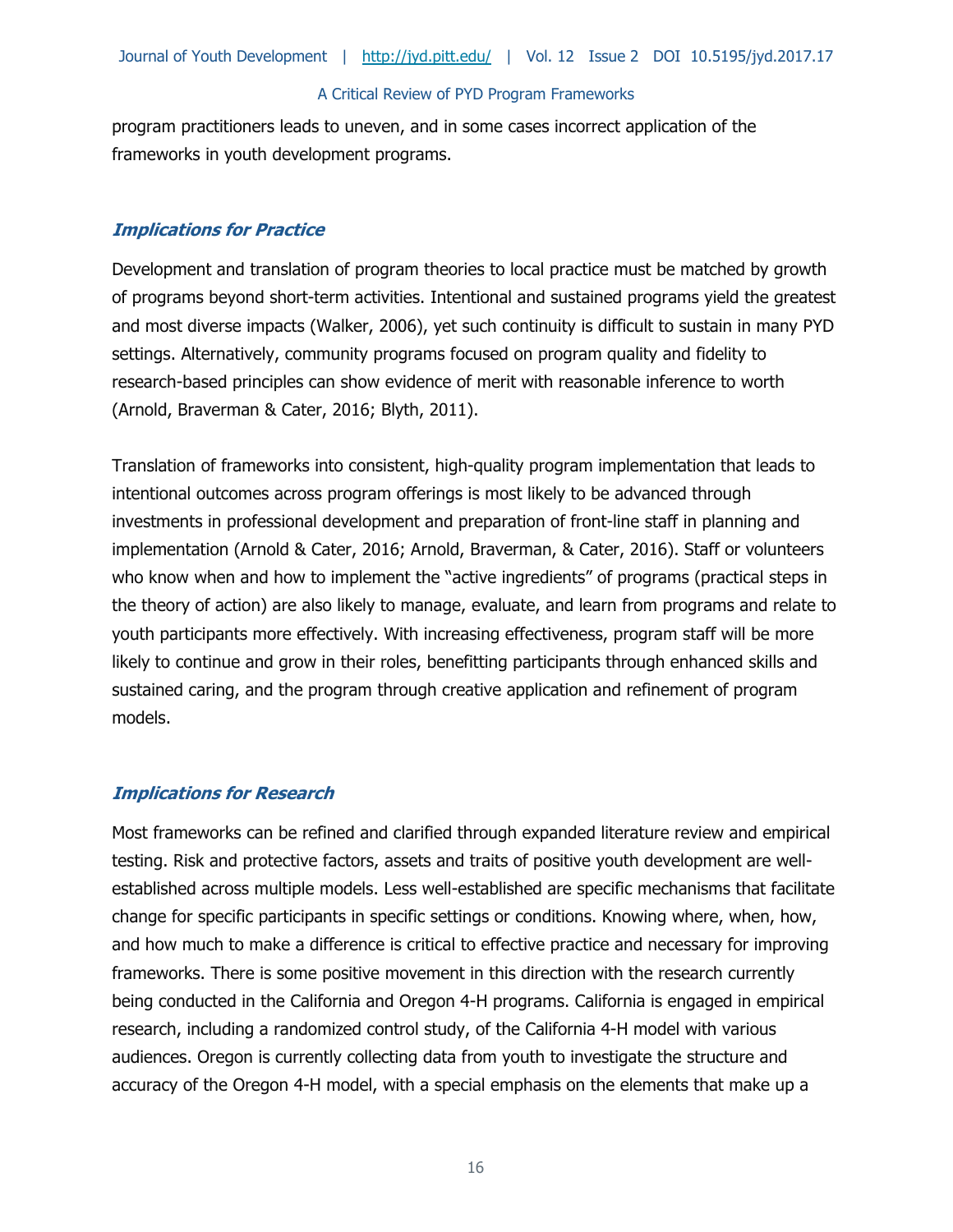high quality 4-H program, and the connection between the program's developmental context (Roth & Brooks-Gunn, 2016) and youth outcomes. Effective dissemination and utilization of this research could result in the adoption of these frameworks to guide other PYD programs.

### **Implications for Policy**

While continued support is needed for development and testing of PYD models, this article identifies a most urgent need for translation of foundational knowledge into effective practice. At present, 4-H, like many youth organizations, lacks specialists with the expertise and capacity to translate existing models into consistent, high quality programs across the organization. Further investment in applied youth development specialists is needed to translate and apply program frameworks to new settings or audiences and to explore the conditions and mechanisms that make a difference on the program or individual level. Wholesale organizational change may not be necessary; strategically-selected investments and pilot projects or participants can drive innovation and improvement.

Effective translation, utilization, and implementation of PYD frameworks grounded in developmental science impact the positive results of youth programs. Using frameworks for program development, improvement, and accountability enhances the public value of youth programs. Investments in frameworks improvement and innovation help programs survive and thrive, expand audiences, attract funding, and build a reputation for effectiveness. Investment in expertise for translating research into effective practice and professional development of front-line staff to implement programs with knowledge, skill, and fidelity holds the best potential to improve and refine programs. Such an investment reflects our responsibility for ensuring that the results of research make a difference in the real lives of youth, families, and communities.

# **References**

- Arnold, M. E. (2006). Developing evaluation capacity in Extension 4-H field faculty: A framework for success. American Journal of Evaluation, 27(2), 257-269.
- Arnold, M. E. (2014). The Oregon 4-H Program Model. Corvallis, OR: Oregon State University 4-H Youth Development Program.
- Arnold, M. E. (2015). Connecting the dots: Improving Extension program planning with program umbrella models. Journal of Human Sciences and Extension, 3(2), 48-67.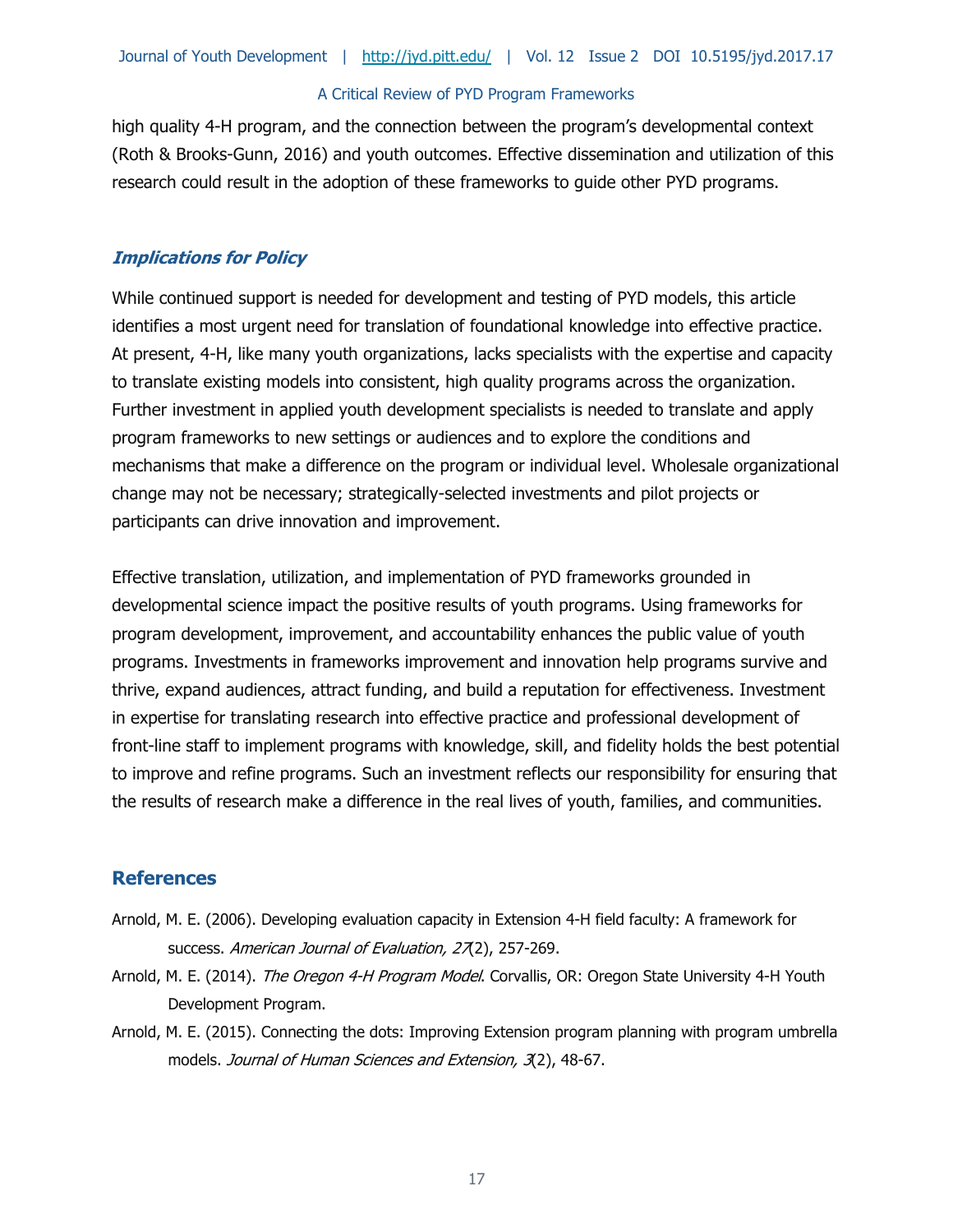- Arnold, M. E., Braverman, M. T., & Cater, M. (2016). Rethinking evaluation capacity in youth development programs: A new approach for engaging youth workers in program evaluation. In B. Kirshner and K. Pozzoboni (Eds.). The Changing Landscape of Youth Workers (pp. 193-210). Scottsdale, AZ: Information Age Press.
- Arnold, M. E., & Cater, M. (2011). From then to now: Emerging directions for youth program evaluation. Journal of Youth Development, 6(3), 82-94.
- Arnold, M. E., & Cater, M. (2016). Program theory and quality matter: Changing the course of Extension program evaluation. Journal of Extension, 54(1). Retrieved from: http://www.joe.org/joe/2016february/a1.php
- Arnold, M. E., Silliman, B., Bledsoe, L., Diaz, L., Johnson, J., Lauxman, L., ... White, D. J. (2016). 4-H program quality and accountability taskforce PYD frameworks committee final report. Unpublished manuscript.
- Brendtro, L. Brokenleg, M., Van Bockern, S. (1990). Reclaiming Youth at Risk: Our Hope for the Future. Bloomington, IN: National Education Service.
- Benson, P. (1997). All kids are our kids: What communities must do to raise caring and responsible children and adolescents. San Francisco, CA: Jossey Bass.
- Benson, P. L., Scales, P. C., & Syvertsen, A. K. (2011). The contribution of the developmental assets framework to positive youth development theory and practice. Advances in Child Development and Behavior, 41, 197-230.
- Blyth, D. (2011). The future of youth development: Multiple wisdoms, alternate pathways, and aligned accountability. Journal of Youth Development, 6(3), 165-180.
- Chen, H. (2004). Practical program evaluation: Assessing and improving planning, implementation, and effectiveness. Thousand Oaks, CA: Sage.
- Connell, J., Gambone, M., & Smith, Y. (1998). Youth development in community settings: Challenges to our field and approach. Philadelphia, PA: Institute for Reform in Education.
- Eccles, J. & Gootman, J. A. (2002). Community programs to promote youth development. Washington, DC: National Research Council.
- Funnell, S. C., & Rogers, P. J. (2011). Purposeful program theory: Effective use of theories of change and logic models. San Francisco, CA: Jossey Bass.
- Deci, E. L. & Ryan, R. M. (2008). Self-determination theory: A macrotheory of human motivation, development and health. Canadian Psychology, 49(3), 182-185.
- Dogan, S., Miner, G., Worker, S., Bottoms, M., Hill, R., & Mautte, S. (n.d.). UC4-H Youth Development Program Framework. Davis, CA: University of California Agriculture and Natural Resources.
- Durlak, J. (1997). Success prevention programs for children and adolescents. New York, NY: Plenum Press.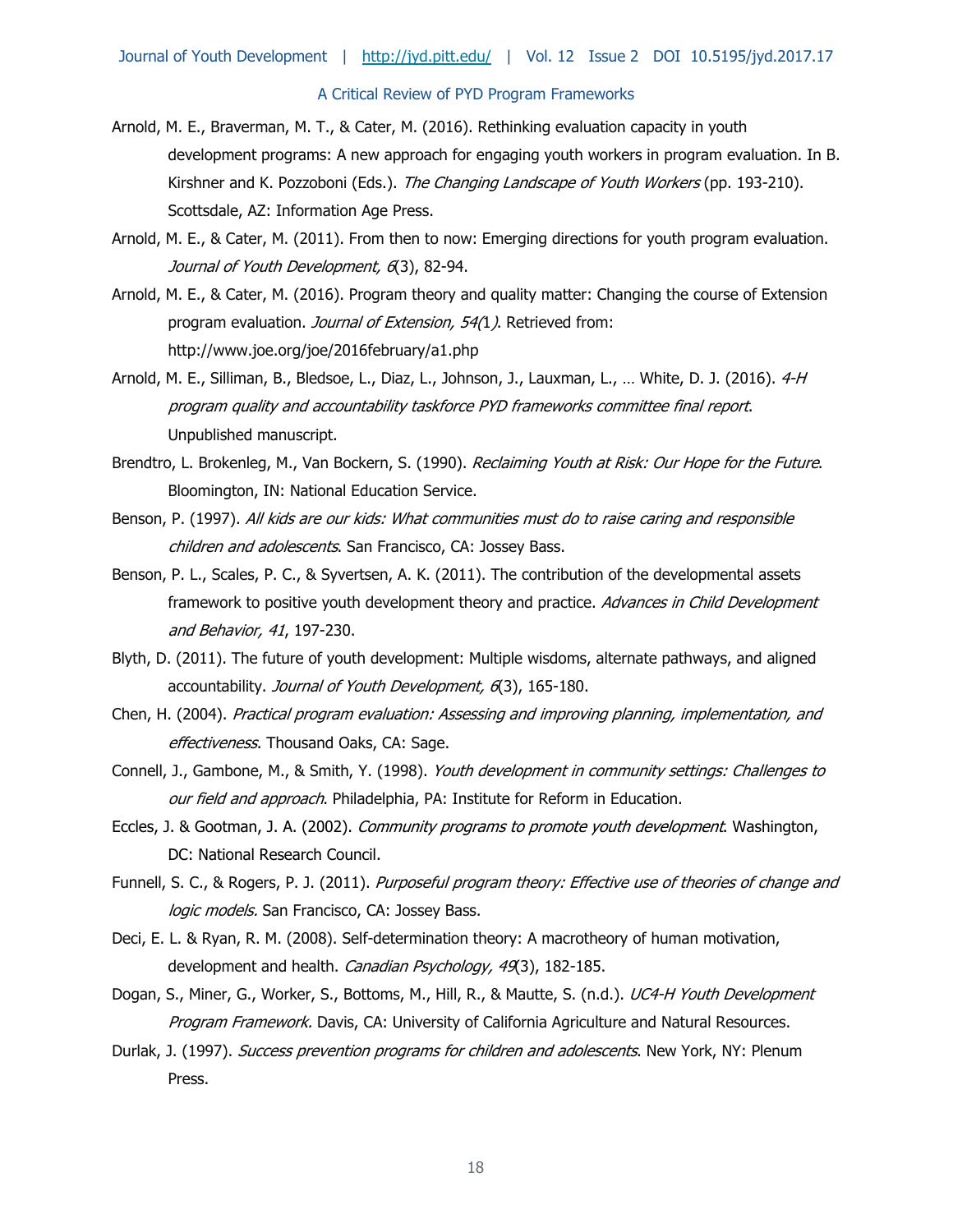- Gambone, M. A., Klem, A. M., & Connell, J. P. (2002). Finding out what matters for youth: Testing key links in a community action framework for youth development. Philadelphia, PA: Youth Development Strategies Inc.
- Heck, K. E., & Subramaniam, A. (2009). Youth development frameworks (University of California 4-H Center for Youth Development Monograph). Davis: University of California.
- Hendricks, P.A. (1998). Developing youth curriculum using the targeting life skills model: Incorporating developmentally appropriate learning opportunities to assess impact of life skill development. Ames: Iowa State University.
- Josephson Institute of Ethics. (2007). Character Counts! Works And here is the data to prove it. Retrieved from https://charactercounts.org/wp-content/uploads/2014/02/Evidance\_that\_CC\_Works.pdf
- Kress, C. (2005). Essential Elements of positive youth development. In *Strengthening Positive Youth* Development Environments (pp. 20-23). Madison: University of Wisconsin Extension 4-H Program.
- Lerner, R. M., Dowling, E. M., & Anderson, P. M. (2003). Positive youth development: Thriving as a basis of personhood and civil society. Applied Developmental Science, 7, 172-180.
- Lerner, R. M., & Lerner, J. V. (2013). The positive development of youth: Comprehensive findings from the 4-H study of positive youth development. Washington, DC: National 4-H Council.
- Peterson, B., Gerhard, G., Hunter, L., Marek, L., Phillips, C., & Titcomb, A. (2001). Prepared and engaged youth serving American communities: The National 4-H Impact Assessment Project. Washington, DC: National 4-H Headquarters.
- Pittman, K. & Irby, M. (1996). Preventing problems or promoting development: Competing priorities or inseparable goals? Baltimore, MD: International Youth Foundation.
- Pittman, K. & Zeldin, S. (1995). Premises, principles, & practices: Defining the why, what and how of promoting youth development through organizational practice. Washington, DC: Academy for Educational Development, Center for Youth Development and Policy Research.
- Rennekamp, R. A., & Arnold, M. E. (2009). What progress, program evaluation? Reflections on a quartercentury of Extension evaluation practice. Journal of Extension [Online], 47(3). Retrieved from: http://www.joe.org/joe/2009june/comm1.php
- Roth, J., Brooks-Gunn, J., Murray, L., & Foster, W. (1998). Promoting healthy adolescents: Synthesis of youth development program evaluations. Journal of Research on Adolescence, 8(4), 423-459.
- Roth, J. L., & Brooks-Gunn, J. (2016). Evaluating youth development programs: Progress and promise. Applied Developmental Science, 20(3), 188-202.
- Small, S. & Memmo, M. (2004). Contemporary models of youth development and problem prevention: Toward an integration of terms, concepts, and models. Family Relations, 53(1), 3-11.
- Search Institute (2014). The Search Institute model of youth thriving orientation: Overview of its evolution through recent funding from the Thrive Foundation for Youth. Unpublished manuscript.